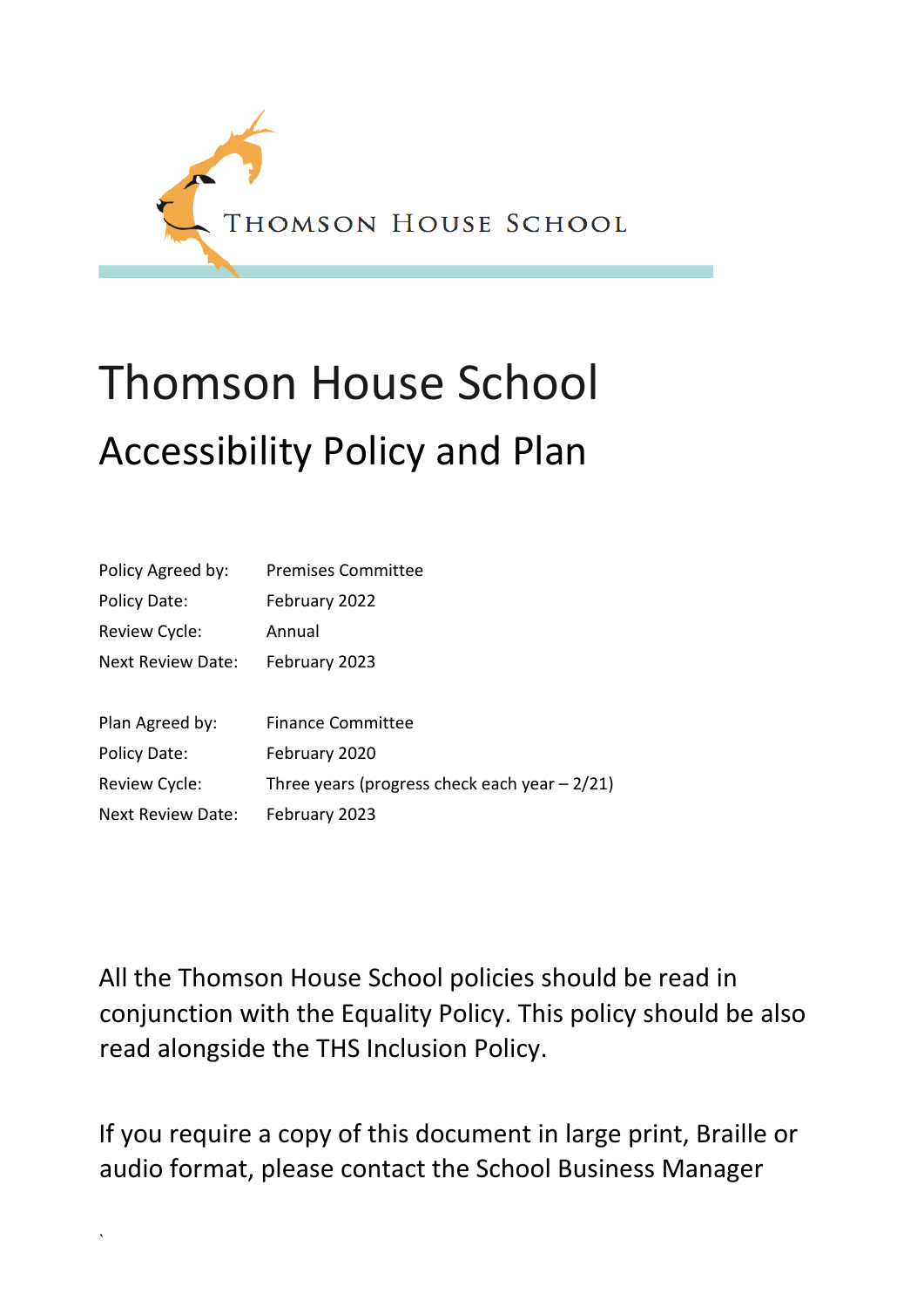## **Thomson House School Accessibility Policy**

## **Introduction**

`

This Accessibility Policy and the following Accessibility Plan has been drawn up in consultation with key stakeholders of the school. It is compliant with The Special Educational Needs and Disability Regulation, 2014, the Disability Discrimination Act and the Equality Act 2010.

Thomson House School Governors are committed to providing a school which values and includes all pupils, staff, parents and visitors regardless of their education, physical, sensory, social, spiritual, emotional and cultural needs. THS is committed to challenging negative attitudes about disability and accessibility and to developing a culture of awareness, tolerance and inclusion.

The Governing Body of Thomson House School has delegated responsibility for the monitoring of compliance and reviewing of this policy to the Premises Committee. The policy will be reviewed annually; the plan will be reviewed every three years.

Thomson House School does not unlawfully discriminate against pupils because of – amongst others - their disability. This is in accordance with the The Equality Act 2010. Disability is defined in section 6 Equality Act 2010 as: "a physical or mental impairment that has a substantial and long-term adverse effect on a person's ability to carry out normal day-to-day activities".

This Accessibility Policy and Plan ensures that the school is meeting its duties under the public sector equality duty (PSED).

This policy states the school's intentions with regards to:

- Ensuring access to the **physical environment** of the school for all stakeholders, adding specialist facilities as necessary so that disabled pupils can better access the education, benefits, facilities and services which Thomson House offers all pupils.
- Increase access to the broad and balanced **curriculum** for all pupils, including those with a disability, to ensure that all pupils are equally prepared for life by the end of their time at THS.
- Constantly review access to **communications** and information provided for all key stakeholders, especially pupils, staff, parents and visitors with disabilities.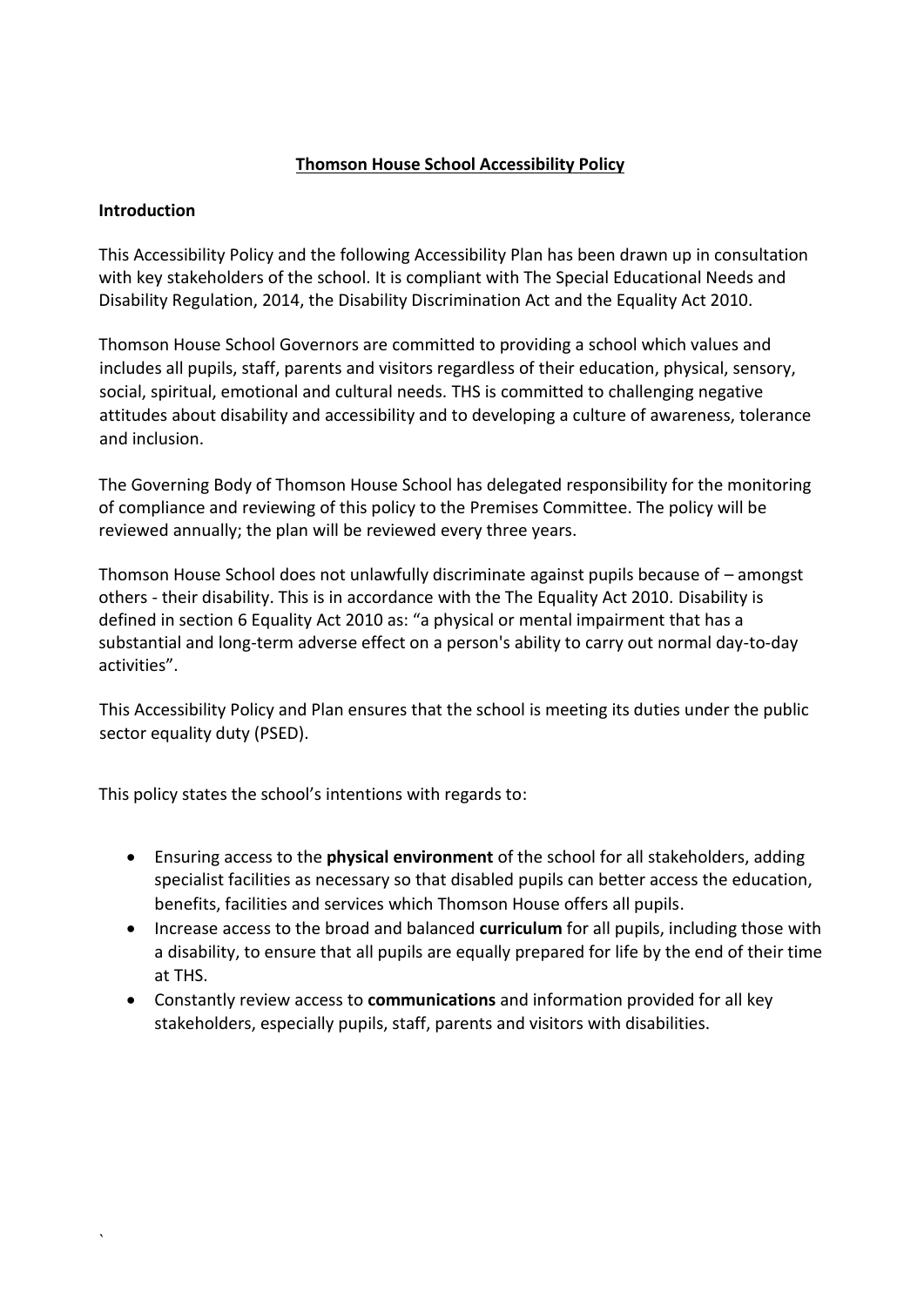## **Physical Environment**

Thomson House School is in the Borough of Richmond upon Thames, in Mortlake/East Sheen. Lower School (Reception to Year 3) is sited at 27, Sheen Lane, whilst Upper School (Year 4-6) is sited on Vernon Road. Both sites were developed in accordance with DDA regulations and remain compliant with the DDA regulations included in the Equality Act 2010.

Thomson House School aims to ensure the accessibility of sites and buildings for **all** pupils, staff and visitors to the school, irrespective of any disabilities.

## **Curriculum**

`

All subjects within the school's broad and balanced curriculum can be accessed by all pupils currently. The THS Inclusion Policy states how different groups of pupils are supported in accessing the curriculum and how reasonable adjustments are made to ensure provision is accessible for each child.

The Accessibility Policy and Plan covers teaching and learning as well as the wider curriculum of the school - such as participation in extra-curricular clubs, cultural activities or school trips. It also covers the provision of specialist aids and equipment, which may assist disabled pupils in fully accessing the curriculum.

## **Information / Communication**

We acknowledge that there is a need for ongoing awareness raising and training for staff and governors in the matter of disability discrimination and the need to inform attitudes on this matter. Examples of improvements in accessibility to information includes providing information in various preferred formats within a reasonable time frame.

This includes handouts, timetables, letters, textbooks and information about the school and school events.

Our Accessibility Plan will be published on the website but is also available in hard copy from the school office.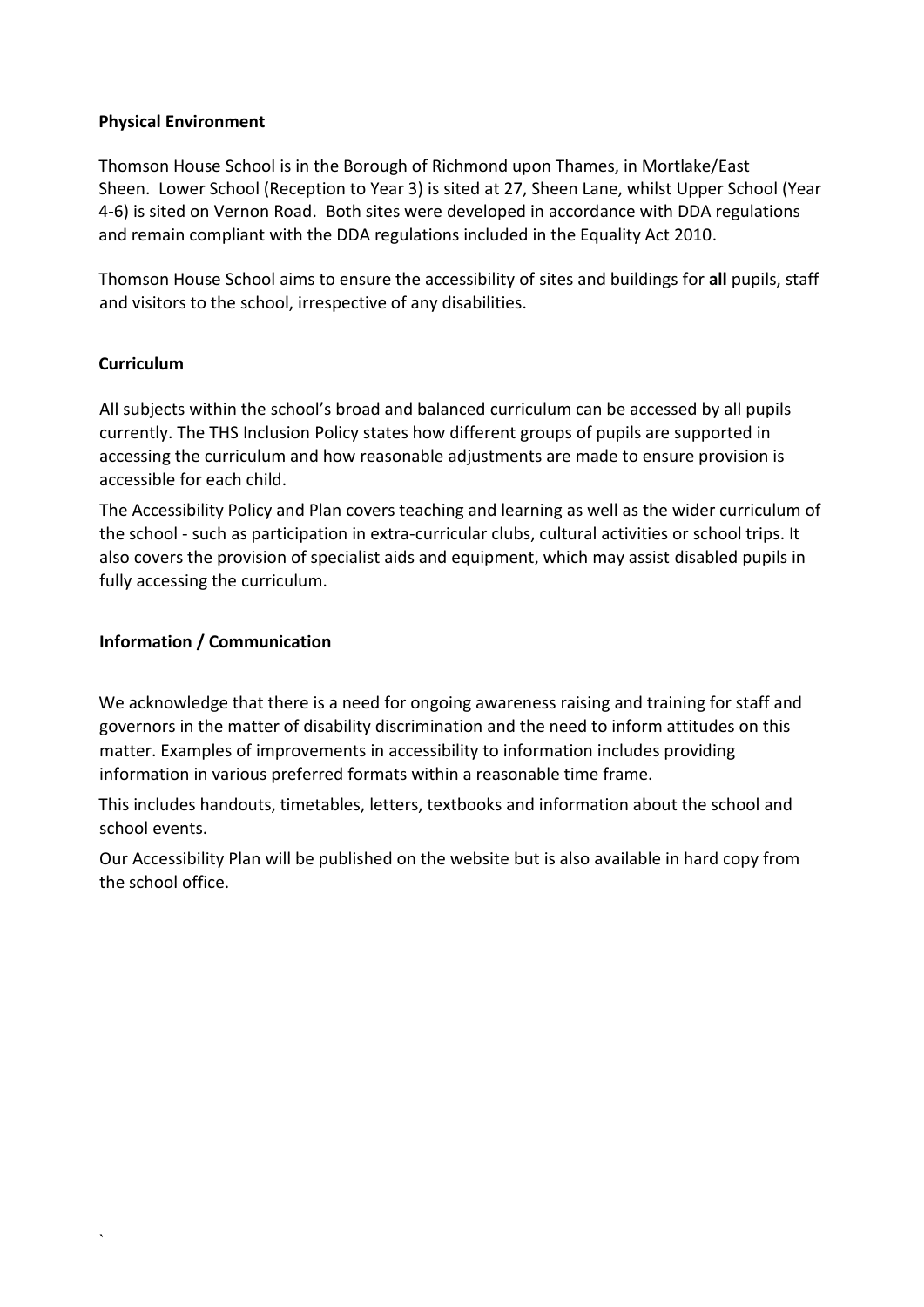#### **THOMSON HOUSE SCHOOL ACCESSIBILITY PLAN - FEBRUARY 2020 -2023**

## **IMPROVING THE CURRICULUM ACCESS**

 $\mathbf{v}$ 

| <b>INTENT</b>                    | <b>IMPLEMENTATION &amp; TIMEFRAME</b>       | <b>IMPACT - EXPECTED OUTCOME</b>             | PROGRESS 02/22             |
|----------------------------------|---------------------------------------------|----------------------------------------------|----------------------------|
| To raise the awareness of staff, | Liaise with Achieving for Children CPD      | All staff, governors and parents will have a | <b>Teacher and AT CPD</b>  |
| governors, parents and pupils    | online; in-school training from senior      | clear understanding of the definition of     | programme has              |
| to disabilities.                 | leaders to take place annually (at least)   | disability; the needs of children with a     | involved significant       |
|                                  | for all staff in September Inset Days; PSHE | disability; and how to ensure the            | training on disability     |
|                                  | curriculum to celebrate diversity; parents  | curriculum is fully accessible to them.      | (SEND) and accessibility   |
|                                  | to be consulted in key policies.            | Children with a disability will be           | to curriculum. Teachers    |
|                                  |                                             | successfully included in all aspects of      | /ATs have also been on     |
|                                  |                                             | school life.                                 | specialist training eg     |
|                                  |                                             |                                              | SALT; ASC; D,E&I.          |
| To ensure training for staff in  | Liaise with Achieving for Children CPD      | All staff are familiar with the criteria for | Zones of Regulation        |
| the identification of and        | online                                      | identifying specific needs and how best to   | Training (Feb 21);         |
| supporting children with ASC,    | Relevant staff attend appropriate training  | support these children in the classroom.     | Attachment training for    |
| <b>Attachment Condition and</b>  | within first term.                          | Children with ASC, Attachment Condition      | parents & staff from       |
| other specific learning          |                                             | are successfully included in all aspects of  | MHST (Jan 22); DE&I        |
| difficulties.                    |                                             | school life.                                 | training (Sept 21)         |
| All extra-curricular clubs are   | Admin team to review all clubs'             | All activities will be conducted in an       | Good breadth of clubs      |
| planned to ensure they are       | provision termly to ensure compliance       | inclusive environment with providers that    | in place and checked for   |
| accessible to all children.      | with equality legislation.                  | comply with all current and future           | accessibility in Jan 2022. |
|                                  |                                             | legislative requirements.                    | Clubs include physical -   |
|                                  |                                             | Increase in access to all school activities  | sports, dance & yoga,      |
|                                  |                                             | for all pupils.                              | games, technology,         |
|                                  |                                             |                                              | creative arts and music    |
|                                  |                                             |                                              | (73% of children           |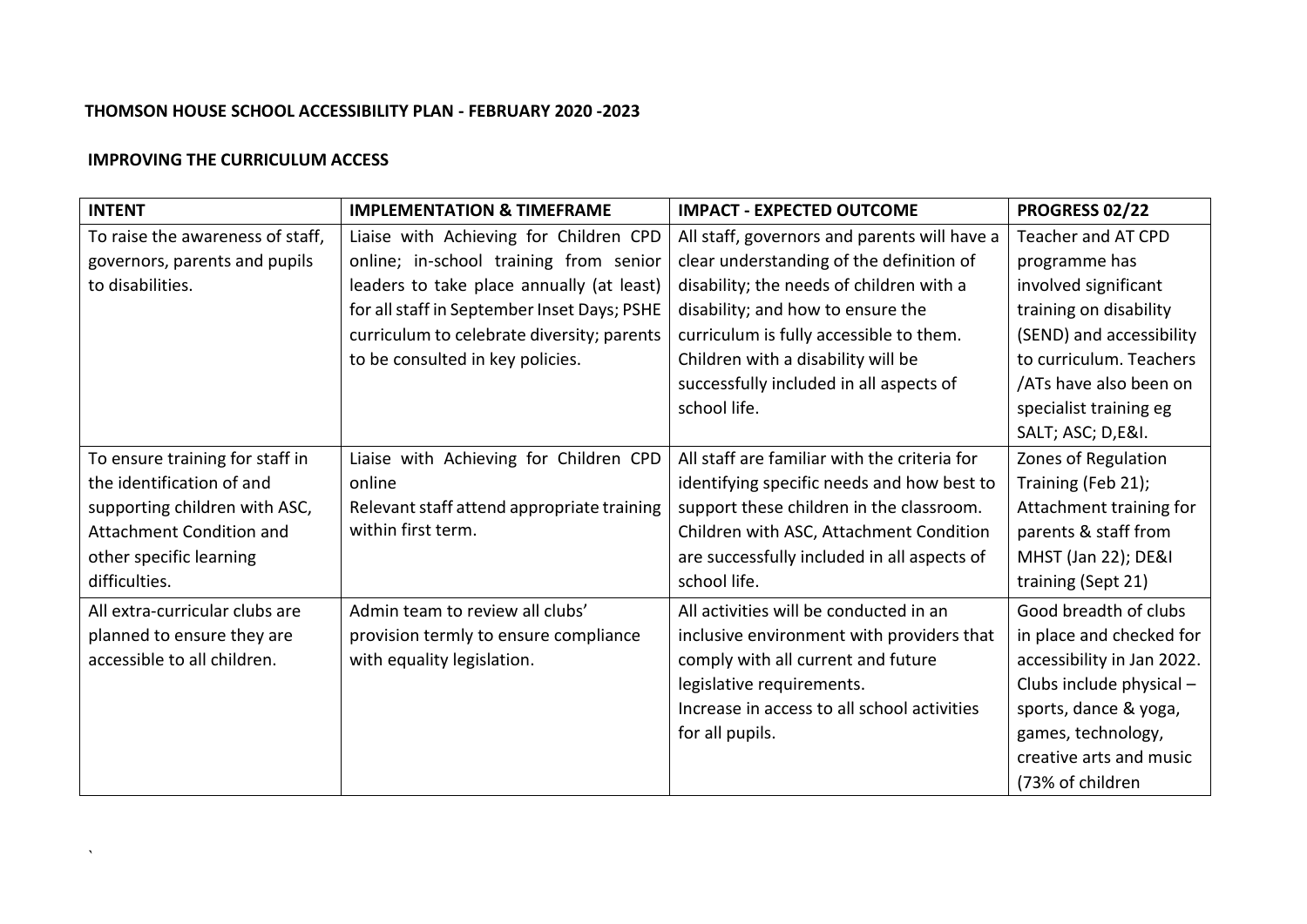|                                                                                                                                |                                                                                                                                                    |                                                                                                                                                                                                                                                 | participate in at least 1<br>club)                                                                                                                      |
|--------------------------------------------------------------------------------------------------------------------------------|----------------------------------------------------------------------------------------------------------------------------------------------------|-------------------------------------------------------------------------------------------------------------------------------------------------------------------------------------------------------------------------------------------------|---------------------------------------------------------------------------------------------------------------------------------------------------------|
| Ensure all children on SEND list<br>have a provision map in place;<br>and efficient deployment of<br>Asst Teachers in support. | Provision maps for all children reviewed<br>regularly and targets reviewed half<br>termly. Discuss Asst Teacher support at<br>each review meeting. | Provision maps and targets are up to date<br>and form a key part of the planning<br>process for all pupils; and support the<br>needs to SEND children. Adult support is<br>available during times that individual<br>children may need support. | SENDCo updates<br>provision map every<br>half term. All SEN IEPs<br>(and targets) are<br>reviewed every half<br>term and shared with<br>parents termly. |

## **IMPROVING THE PHYSICAL ACCESS**

 $\mathbf{v}$ 

Thomson House School was newly refurbished in 2012/14 and physical adjustments have been made to ensure that the buildings are fully accessible. Lifts, disabled toilets and ramps exist on both sites. Further actions to accommodate individual pupil's needs will be made as and when necessary.

| <b>INTENT</b>                 | <b>IMPLEMENTATION &amp; TIMEFRAME</b> | <b>IMPACT - EXPECTED OUTCOME</b>                       | <b>PROGRESS 02/22</b> |
|-------------------------------|---------------------------------------|--------------------------------------------------------|-----------------------|
| To ensure ease of access to   | Slopes to front doors exist on both   | New access arrangements will be more secure for        | Architect plans have  |
| both sites from street level. | sites are in place.                   | all staff and pupils at THS as it will create an 'air- | been received but the |
|                               | Plans to reconfigure entrance on      | lock' system on Sheen Lane site, similar to that on    | primacy of remedial   |
|                               | Sheen Lane must include slope to      | Vernon Road.                                           | roof works at Vernon  |
|                               | new entrance door on side - plans     |                                                        | Road and              |
|                               | to be drawn up by the end of          |                                                        | consequential budget  |
|                               | 2020/1 academic year.                 |                                                        | constraints have put  |
|                               |                                       |                                                        | this work on hold.    |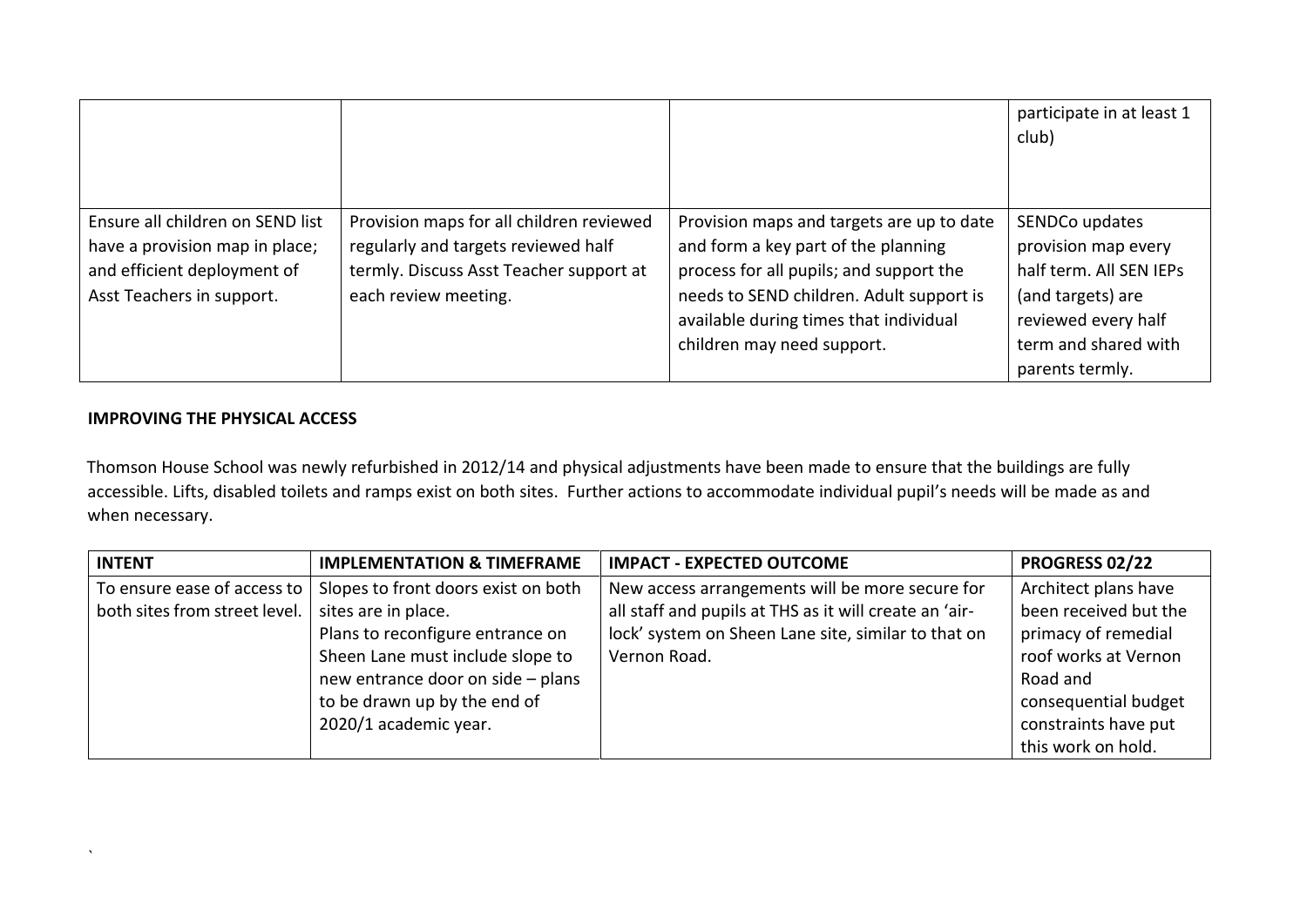| To ensure that deliveries | In keeping with its green            | The safety of all pupils is paramount. Pupils will be | Deliveries were         |
|---------------------------|--------------------------------------|-------------------------------------------------------|-------------------------|
| have minimal impact on    | credentials, pupils and staff are    | able to safely enter and leave the school sites       | planned for before      |
| pupils' accessing school. | encouraged to walk, cycle or         | without fear of delivery vans. Playground (front of   | 8am. Caretaker should   |
|                           | scooter to school or to travel using | Sheen Lane) will be fully utilised during all break   | ensure that happens     |
|                           | public transport links. Deliveries   | times – giving more space to all pupils.              | consistently as is in   |
|                           | are scheduled around school          |                                                       | from $6.30$ am.         |
|                           | opening / closing times – further    |                                                       |                         |
|                           | details can be found in the School   |                                                       |                         |
|                           | Travel Plan.                         |                                                       |                         |
| Disabled toilets to be    | There are disabled toilets located   | Disabled toilets will be accessible for those pupils  | These works may be      |
| accessible for disabled   | on each site - Vernon Road toilet to | who need wheelchair access.                           | undertaken as part of   |
| pupils.                   | be refurbished summer 2021.          |                                                       | the internal remedial   |
|                           |                                      |                                                       | VR decorations to be    |
|                           |                                      |                                                       | undertaken in Summer    |
|                           |                                      |                                                       | 2022.                   |
| Classrooms are optimally  | Review layout of furniture and       | All pupils' needs will be included in the review of   | Teachers reviewed       |
| organised to              | equipment to support the learning    | the layout of each classroom - including seating      | seating plans and       |
| promote the participation | process in individual classes        | arrangements for individual pupils, taking into       | classroom accessibility |
| and independence of all   | annually.                            | account their needs.                                  | in Autumn 20, in part   |
| pupils                    |                                      |                                                       | due to Covid and        |
|                           |                                      |                                                       | distancing but also in  |
|                           |                                      |                                                       | terms of best and       |
|                           |                                      |                                                       | safest use of space.    |

## **IMPROVING THE DELIVERY OF COMMUNICATIONS / INFORMATION**

 $\mathbf{v}$ 

| <b>INTENT</b> | <b>IMPLEMENTATION &amp; TIMEFRAME</b> | <b>IMPACT - EXPECTED OUTCOME</b> | PROGRESS 02/22 |
|---------------|---------------------------------------|----------------------------------|----------------|